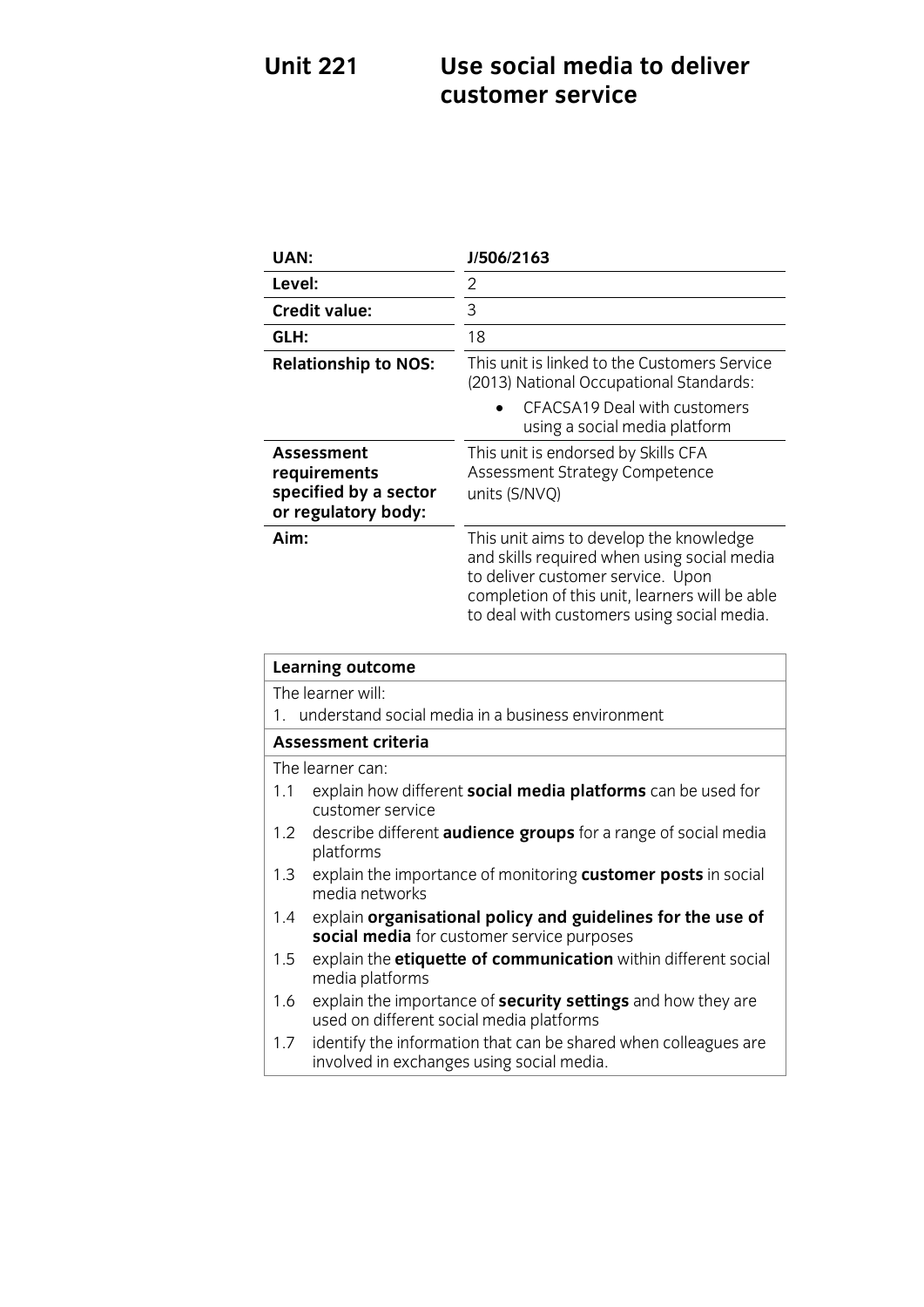### **Assessment guidance**

There are many social media platforms which are used by organisations to promote their products and services and communicate with customers. These are regularly being added to or changing in amount of usage. You will be required to explain how three of them can be used for customer service. **three** of them can be used for customer service.

Audience groups:<br>Are the target markets that you want your message to get to. Different audience groups will use different social media platforms. Audiences will be grouped by Audiences will be grouped by port

eg

- age
- gender
- interests

**Customer posts:**<br>Are what the customer has written and placed on a social media plat form. platform.

### **Organisational policy and guidelines for the use of social**

- **•** roles and responsibilities showing limits of authority
	- service offer<br>• handling of c
	- handling of customers
	- IT policy<br>• I Ise of so
	- Use of social media

# **Etiquette of communication** is how you behave when you communicate on social media.

You need to for example to:

- think before you post anything or respond
	- use common sense
	- $\bullet$  be polite<br> $\bullet$  remember
	- remember your posting is likely to be seen by many<br>• consider the language you use and your tone
	- consider the language you use and your tone<br>• remember it is not your profile but your organ
	- remember it is not your profile but your organisation's

**Security settings:**<br>eg two-step verification helps to protect your account by making it more difficult for a hacker.

- **Evidence may be supplied by:**<br> **e** professional discussion
	- questioning<br>• renort
	- report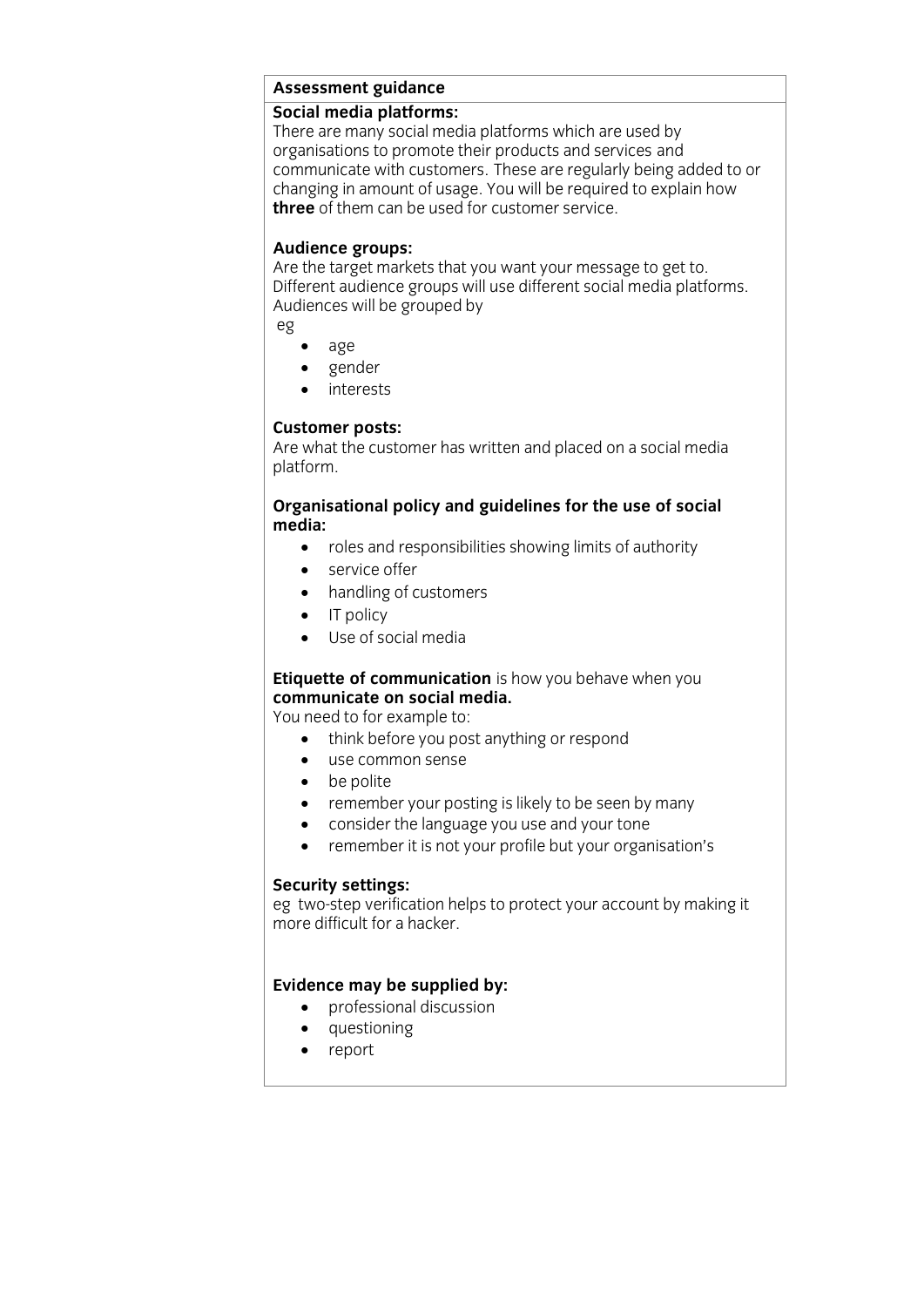### **Learning outcome**<br>The learner will:

The learner will<br>2 ho ablo to di  $\overline{\phantom{a}}$  be able to deal with customers using social media

## **Assessment criteria**<br>The learner can:

- 2.1 monitor social media to identify customer questions, requests and comments
- 2.2 make responses that are appropriate to **posts** made by customers on **social media networks**
- 2.3 take action to ensure that customers are satisfied before **closing** dialogue
- 2.4 adhere to **organisational policies and procedures**, legal and **2.4 Additional process and procedures** and **procedures** and **process and procedures ethical requirements** when dealing with customers using social <u>media</u>.

## **Assessment guidance**

Are what the customer has written and placed in a social media plat form. platform.

**Social metworks** relevant to Those networks relevant to your organisation using at least one.

**Closing dialogue:**<br>Is when you finish the communication. Before that you will check the customer is satisfied, you will confirm understanding and only then close the conversation. close the conversation.

- **organism** relate to:<br> **CORGO CORGO CORGO CORGO CORGO CORGO CORGO CORGO CORGO CORGO CORGO CORGO CORGO CORGO CORGO CORGO CORGO CORGO CORGO CORGO CORGO CORGO CORGO CORGO CORGO CORGO CORGO CORGO CORGO CORGO CORGO CORGO CORGO** 
	- service offer<br>• handling of c
	- handling of customer issues
	- customer service policy and procedures
	- IT policy
	- social media policy

## **Legal requirements:**

- eg
- Data Protection Act
- Equality Act
- Health and Safety at Work Act<br>• Legislation referring to libel
- Legislation referring to libel

- **Extrements**<br> **o** organisational principles
	- values
	- fairness